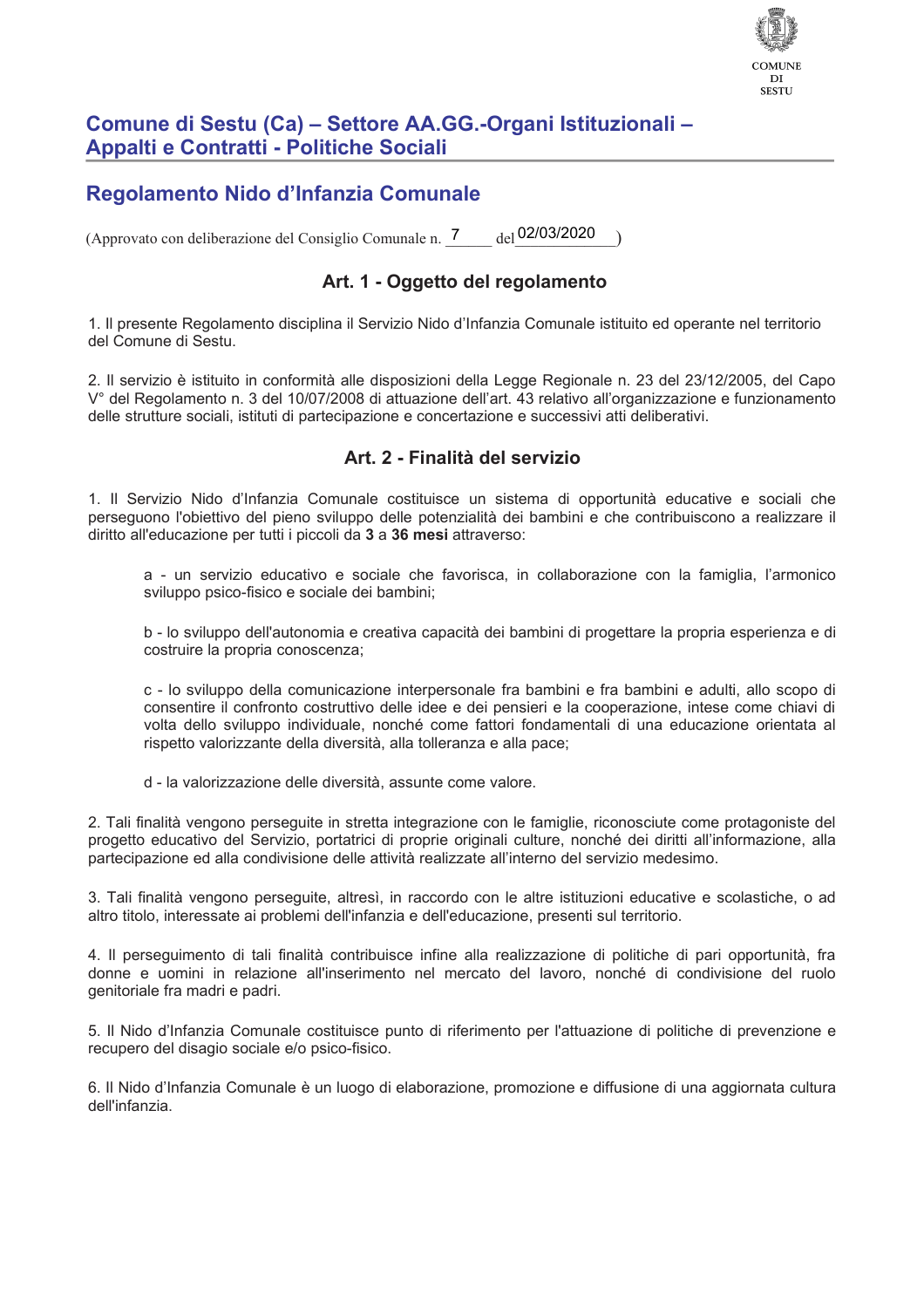### Art. 3 - Destinatari

Il servizio, destinato ai bambini di età compresa tra i tre mesi e i tre anni, si articola di norma nei seguenti due gruppi, individuati in relazione all'età e al quadro di sviluppo psicomotorio:

a) Piccolissimi e piccoli: bambini dai 3 ai 18 mesi (n. 26 bambini)

b) Medi e grandi: bambini dai 19 ai 36 mesi (n. 34 bambini)

Il servizio è stato autorizzato al funzionamento per una capienza massima di 60 bambini, con determinazione n. 1542 del 11/09/2012

# Art. 4 - Struttura del servizio

1. Il Servizio è istituito dal Comune di Sestu e gestito da una ditta appaltatrice specializzata nel settore utilizzando la sequente struttura:

a - Direzione e coordinamento organizzativo -

Il Servizio Sociale Comunale, nell'ambito delle linee di indirizzo dell'Amministrazione organizza e dirige il Servizio, cura l'unitarietà, la coerenza e la continuità degli interventi, tenendo presenti gli aspetti organizzativi e psico-pedagogici, attraverso la continua verifica sull'efficacia degli interventi, anche nella direzione di ottimizzare, nell'ambito di parametri di qualità, l'impiego razionale delle risorse

b - Coordinamento pedagogico -

Apposita figura professionale qualificata assume il Coordinamento Pedagogico, in diretto rapporto con la Direzione e Coordinamento Organizzativo, con gli operatori assegnati al Servizio, con le famiglie e il tessuto socio-culturale di base.

Il Coordinatore Pedagogico fornisce le linee pedagogiche e verifica costantemente la loro applicazione ed efficacia, predisponendo incontri con gli Operatori e con le famiglie, singolarmente o in gruppo, partecipando direttamente all'attività ludico-creativa, supportando il personale educativo nella sua attività, contribuendo alla elaborazione dei progetti di aggiornamento professionale e alla loro realizzazione.

c - Personale educativo, di cucina e ausiliario -

La qualità e quantità degli Operatori è individuata con riferimento ai parametri regionali, ai titoli professionali nonché all'attitudine e all'esperienza personale, che verranno periodicamente verificate.

Il personale di cui alle precedenti lett. b) e c) è fornito dalle Cooperative Sociali a cui viene affidata la gestione del Nido d'Infanzia.

2. L'aggiornamento del personale è da intendersi come un insieme di iniziative di formazione permanente. come riflessione sulle attività di innovazione e sperimentazione, come diritto-dovere degli Operatori, come elemento peculiare della loro etica professionale, inserito all'interno dell'orario di servizio e del quadro normativo delle attribuzioni e competenze di lavoro.

# Art. 5 - Organizzazione delle attività

1. Il personale - educativo e ausiliario - assegnato al Nido d'infanzia si identifica in un Gruppo di Lavoro e fa capo alla direzione della Ditta appaltatrice, attraverso la figura del Coordinatore pedagogico.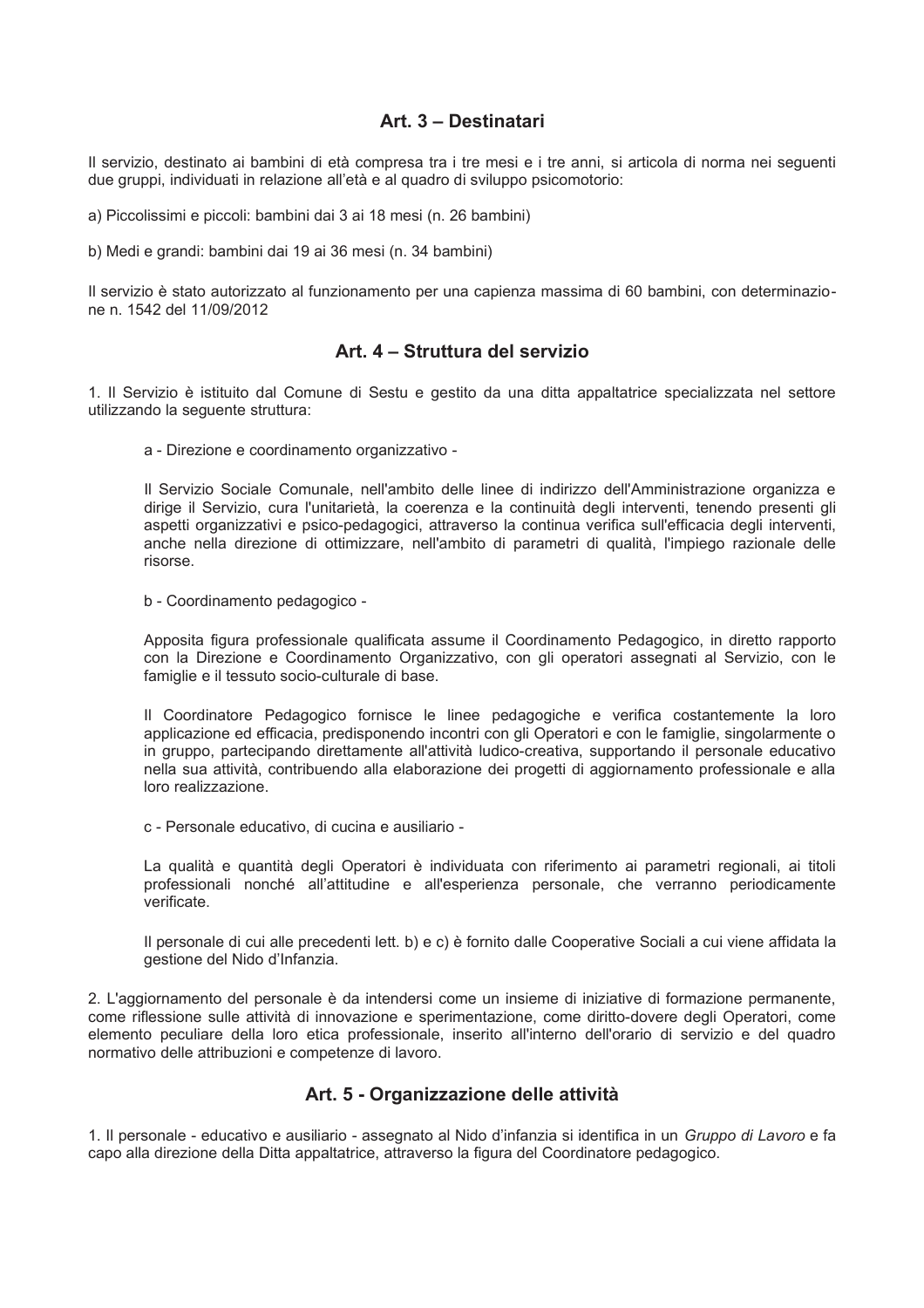2. In questo ambito, il Gruppo di Lavoro organizza la propria attività secondo il principio della collegialità, individuando altresì al suo interno funzioni specifiche che vengono assegnate a educatori o operatori singoli, in relazione alle proprie competenze, per la durata minima di tempo di un anno scolastico.

3. Tutto il personale - educatori e non - è direttamente e pienamente responsabile dei bambini iscritti, per l'arco orario della loro presenza, e opera, nell'ambito delle diverse funzioni specifiche, finalizzando il proprio agire all'armonico funzionamento del servizio e al benessere degli stessi bambini.

4. Gli educatori garantiscono quotidianamente un efficace e continuo raccordo con le famiglie.

5. Il lavoro con i bambini è teso alla valorizzazione della diversità individuale e trova un primo elemento di forza nella stretta integrazione fra esperienza familiare e esperienza all'interno del servizio. La diversità dei due ambienti, nido e famiglia, ed il distacco dalla stessa che potrebbero costituire fonte di stress nel bambino piccolo, sono attutiti dall'introduzione di una persona di riferimento per ogni bambino e per la sua famiglia attraverso la costituzione di un rapporto privilegiato. Questo rapporto particolare nasce nel contesto di un piccolo gruppo, sempre costituito dagli stessi bambini, per i quali l'educatore costituisce un riferimento preciso durante la fase di inserimento, in particolari momenti di routine come il pranzo ed il sonno ed ogni qual volta sia necessario e la compresenza degli operatori lo permetta.

6. La persona di riferimento viene garantita ad ogni bambino, per quanto possibile, per tutto il tempo di permanenza nel nido e, qualora l'organizzazione dei gruppi non lo permetta, almeno per un anno scolastico.

7. Il Coordinatore pedagogico sarà a disposizione sia dell'educatore che della famiglia gualora esistano problemi di rapporti e farà comunque da tramite fra il Nido d'Infanzia e le altre istituzioni presenti sul territorio.

### Art. 6 - Programmazione

1. L'attività educativa del Nido d'Infanzia è organizzata sulla base del piccolo gruppo.

2. Il personale educativo assegnato al nido deve essere di consistenza tale da garantire che il rapporto tra i bambini e l'educatore non sia superiore ai parametri regionali e a quanto stabilito dal Capitolato d'appalto. considerando l'orario di apertura del servizio. l'articolazione dei turni di lavoro e l'età dei bambini.

3. Il contingente del personale educativo, determinato come sopra può essere integrato in presenza di specifiche esigenze poste dall'ammissione di bambini con disabilità.

4. Il fabbisogno di operatori ausiliari viene determinato in riferimento all'ampiezza della struttura edilizia, all'effettiva utilizzazione della medesima, mantenendo comunque un rapporto conforme alla normativa in vigore. Almeno un operatore, in questo quadro, deve avere la qualifica di cuoco o, comunque, essere idoneo per preparazione tecnica, alla conduzione della cucina, alla cottura ed al confezionamento del cibo.

5. I livelli di personale sopra indicati devono comunque essere garantiti anche ricorrendo alla sostituzione del personale assente.

6. Tutti gli operatori del nido, educatori compresi, devono essere muniti di libretto sanitario.

# Art. 7 - Accesso al servizio

1. Possono accedere al Nido d'infanzia i bambini che abbiano compiuto almeno tre mesi alla data del primo settembre dell'anno di iscrizione e che non compiano i tre anni alla data del 31 dicembre dell'anno di iscrizione, residenti nel Comune di Sestu e con almeno un genitore o tutore esercente la responsabilità genitoriale anch'esso residente insieme al bambino nel Comune di Sestu.

2. Possono accedere al Nido d'infanzia anche i bambini non residenti in adozione o in affido familiare. purché la famiglia accogliente sia residente nel Comune di Sestu.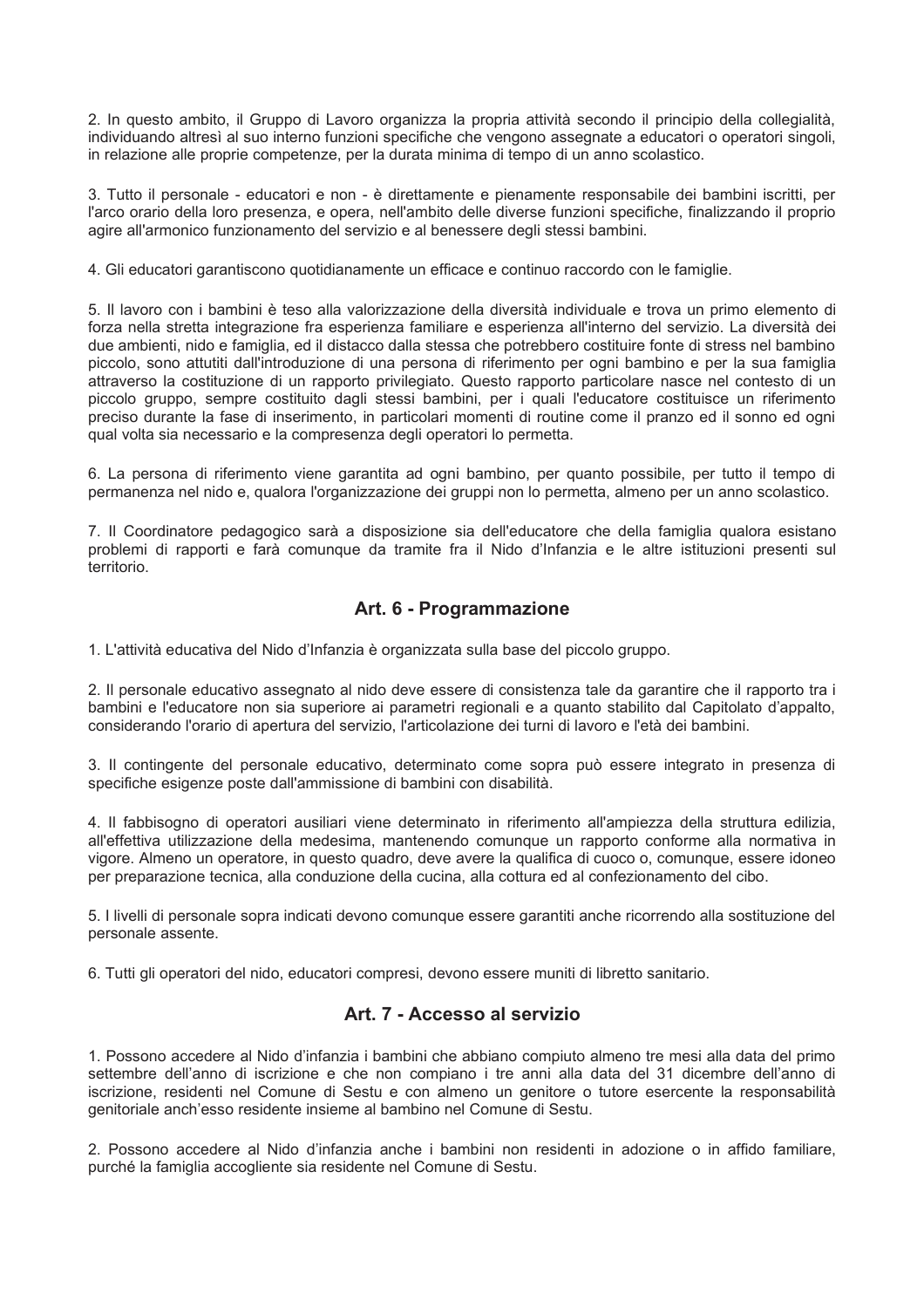3. L'Amministrazione Comunale si riserva la facoltà, in caso di eventuale disponibilità di posti, di consentire la presentazione della richiesta di accesso al servizio per i bambini residenti nei Comuni dell'ambito P.L.U.S.  $21.$ 

4. Costituisce ulteriore requisito indispensabile per l'accesso al nido d'infanzia l'aver assolto da parte del minore gli obblighi vaccinali nei termini previsti dalle norme vigenti.

### Art. 8 – Priorità e precedenze per l'ammissione al nido.

Verranno accolte prioritariamente, senza procedere all'attribuzione di punteggio, e nel seguente ordine in ragione della disponibilità di posti:

1. le domande di riconferma presentate per i bambini che hanno frequentato regolarmente il precedente anno educativo a condizione che venga presentata apposita domanda di riconferma nei termini previsti e sussistano i requisiti di cui all'articolo 7 del presente regolamento;

2. le domande di riconferma presentate per i bambini diversamente abili che hanno frequentato regolarmente il precedente anno educativo per i quali sia stato formalmente consigliato dal competente servizio sanitario U.O.N.P.I.A. il prolungamento di un ulteriore anno della permanenza al nido oltre i tre anni di età, a condizione che permangano i requisiti relativi alla residenza nel Comune di Sestu disciplinati dall'articolo 7 del presente regolamento;

3. Le domande presentate per i bambini portatori di disabilità fisica, psichica, sensoriale, certificato dal competente servizio A.T.S (Azienda Tutela Salute Sardegna)

# Art. 9 – Graduatoria delle domande di iscrizione.

1. Ai fini dell'ammissione al nido d'infanzia, le domande di iscrizione vengono ordinate in graduatoria.

2. Fatti salvi i casi di priorità/precedenze indicati nell'articolo 8 del presente regolamento, l'ordinamento avviene sulla base di un punteggio ottenuto come somma dei punti attribuiti a un insieme di condizioni oggettive classificabili nei seguenti ambiti:

#### A. Carico familiare

| A.1 | Bambini con un solo genitore, esclusivamente nel caso di orfani, non riconosciuti, con<br>genitore in carcere, con un solo genitore in possesso della responsabilità genitoriale,<br>ovvero in caso di irreperibilità anagrafica accertata di un genitore. In nessun caso deve<br>esserci convivenza con altra persona adulta residente o domiciliata presso il nucleo<br>familiare. | PUNTI <sub>10</sub> |
|-----|--------------------------------------------------------------------------------------------------------------------------------------------------------------------------------------------------------------------------------------------------------------------------------------------------------------------------------------------------------------------------------------|---------------------|
| A.2 | Bambini segnalati dal servizio sociale del Comune di Sestu, in quanto inseriti in nuclei<br>familiari già in carico al servizio medesimo, per i quali l'inserimento al nido rappresenta<br>parte essenziale del progetto di aiuto al bambino e alla famiglia.                                                                                                                        | PUNTI 10            |
| A.3 | Nucleo con un solo genitore convivente con il bambino, che non rientra nel punto 1,<br>titolare di affido esclusivo del bambino a seguito di provvedimento dell'autorità<br>giudiziaria anche non definitivo.                                                                                                                                                                        | <b>PUNTI 7</b>      |
| A.4 | Per ciascun genitore con invalidità certificata superiore al 70%                                                                                                                                                                                                                                                                                                                     | <b>PUNTI 7</b>      |
| A.5 | Presenza di un fratello o sorella con disabilità grave ai sensi della Legge 104/92.                                                                                                                                                                                                                                                                                                  | <b>PUNTI 5</b>      |
| A.6 | Per ciascun gemello del bimbo per cui si sta presentando domanda (che non devono<br>essere considerati come fratelli per gli ambiti successivi)                                                                                                                                                                                                                                      | <b>PUNTI2</b>       |
| A.7 | Per ciascun figlio in età scolare o prescolare (materne, elementari e medie) escluso<br>l'iscritto e i gemelli.                                                                                                                                                                                                                                                                      | <b>PUNTI1</b>       |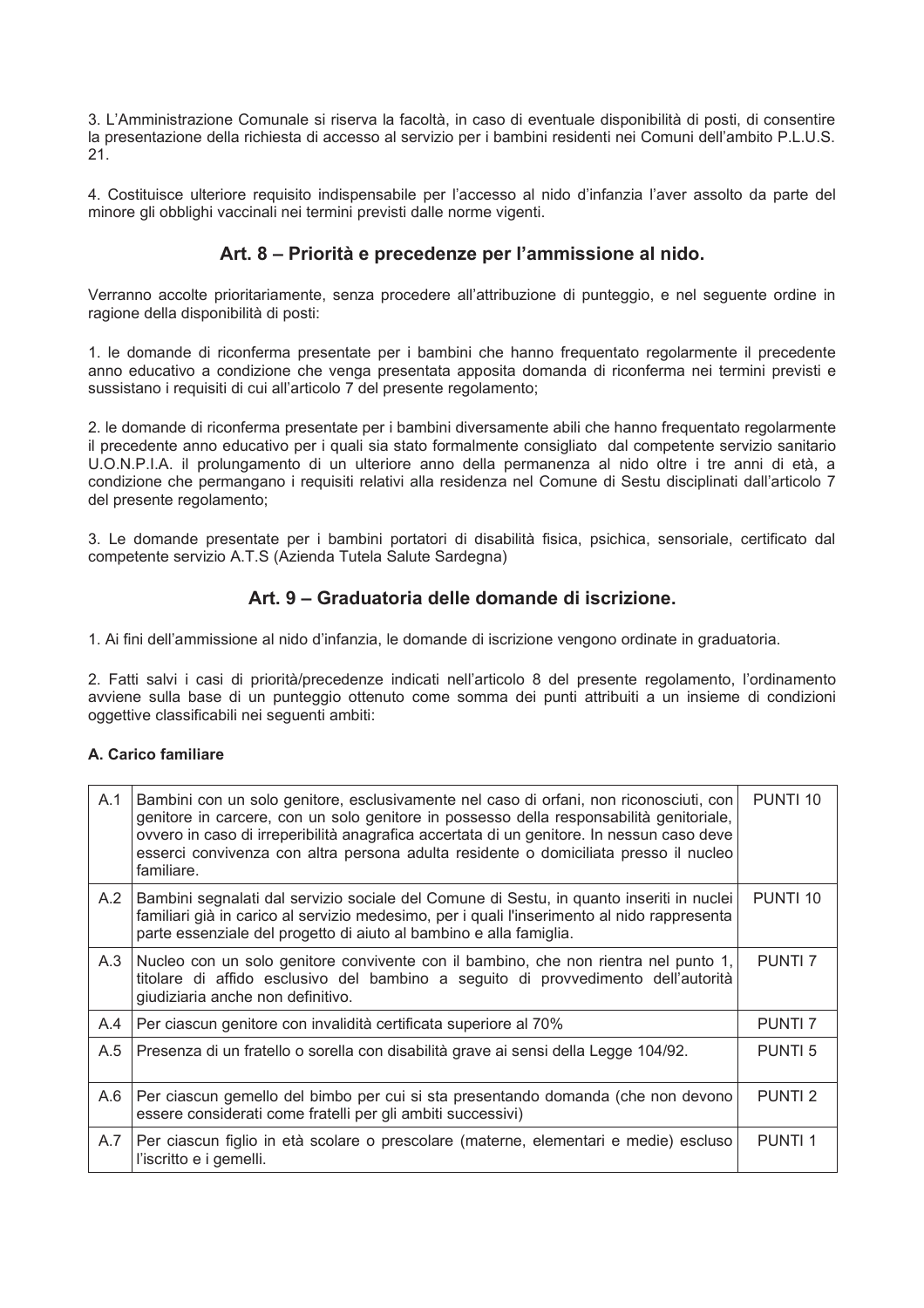#### B. Situazione occupazionale o di studio

I punteggi di seguito elencati sono attribuiti a ciascun genitore in base alla relativa situazione lavorativa o di studio

Nel caso di famiglia monogenitoriale (come esemplificata nel punto 1 della tabella A), per ragioni di equità il punteggio riferito alla condizione lavorativa dell'unico genitore viene raddoppiato.

| B.1        | Lavoro autonomo non occasionale in essere al momento della domanda.<br>Lavoro subordinato a tempo pieno e indeterminato o a tempo pieno e determinato in<br>essere al momento della domanda. | PUNTI 10       |
|------------|----------------------------------------------------------------------------------------------------------------------------------------------------------------------------------------------|----------------|
| B.2        | Lavoro subordinato, in essere al momento della domanda, indeterminato o<br>determinato part-time non inferiore al 50%                                                                        | <b>PUNTI 7</b> |
| B.3        | Genitori studenti con obbligo di frequenza certificato                                                                                                                                       | <b>PUNTI4</b>  |
| B.4        | Lavoro su turni (orari alternati notturni\diurni oppure antimeridiani/pomeridiani).                                                                                                          | <b>PUNTI2</b>  |
| <b>B.5</b> | Distanza dal luogo di lavoro superiore a 50 km (verrà preso in considerazione il<br>percorso più breve rilevato con il sistema "Google Maps").                                               | PUNTL3         |

#### C. Condizione economica

| C.1 | Fino a 8.000,00                    | PUNTI <sub>6</sub> |
|-----|------------------------------------|--------------------|
| C.2 | Da 8.000,01 a 16.000,00            | PUNTI <sub>5</sub> |
| C.3 | 16.000,01 a 24.000,00              | PUNTI <sub>4</sub> |
| C.4 | 24.000,01 a 32.000,00              | <b>PUNTI2</b>      |
| C.5 | Da 32.000,01 a 40.000,00           | PUNTI <sub>1</sub> |
| C.6 | 40.000,01                          | PUNTI <sub>0</sub> |
| C.7 | Mancato possesso attestazione ISEE | PUNTI <sub>0</sub> |

A parità di punteggio sarà data priorità ai bambini più piccoli. Nel caso di ulteriore parità si procederà al sorteggio.

L'Amministrazione Comunale di Sestu si riserva di utilizzare tutti i mezzi consentiti dalla legge, compresi gli accertamenti d'ufficio con l'ausilio della Polizia Amministrativa, per verificare le dichiarazioni rilasciate. È garantita la massima riservatezza e la copertura del segreto d'ufficio riguardo alla documentazione presentata.

# Art. 10 – Pubblicizzazione del servizio e procedimento di ammissione

1. L'Amministrazione pubblicizza annualmente, con apposito avviso, i tempi e i modi per l'iscrizione al servizio. Nell'avviso di iscrizione deve essere fatta espressamente menzione dei tempi e delle modalità necessarie per la presentazione della domanda.

3. Il Servizio Sociale predispone l'istruttoria delle domande ed esprime parere sulla medesima, proponendo eventuali esenzioni ed agevolazioni in conformità ai regolamenti vigenti. Il Responsabile del Settore Politiche Sociali provvede con propria determinazione all'approvazione della graduatoria provvisoria e di eventuale lista d'attesa.

4. I richiedenti il servizio potranno presentare ricorso alla graduatoria provvisoria entro 10 giorni dalla sua pubblicazione sul sito istituzionale del comune.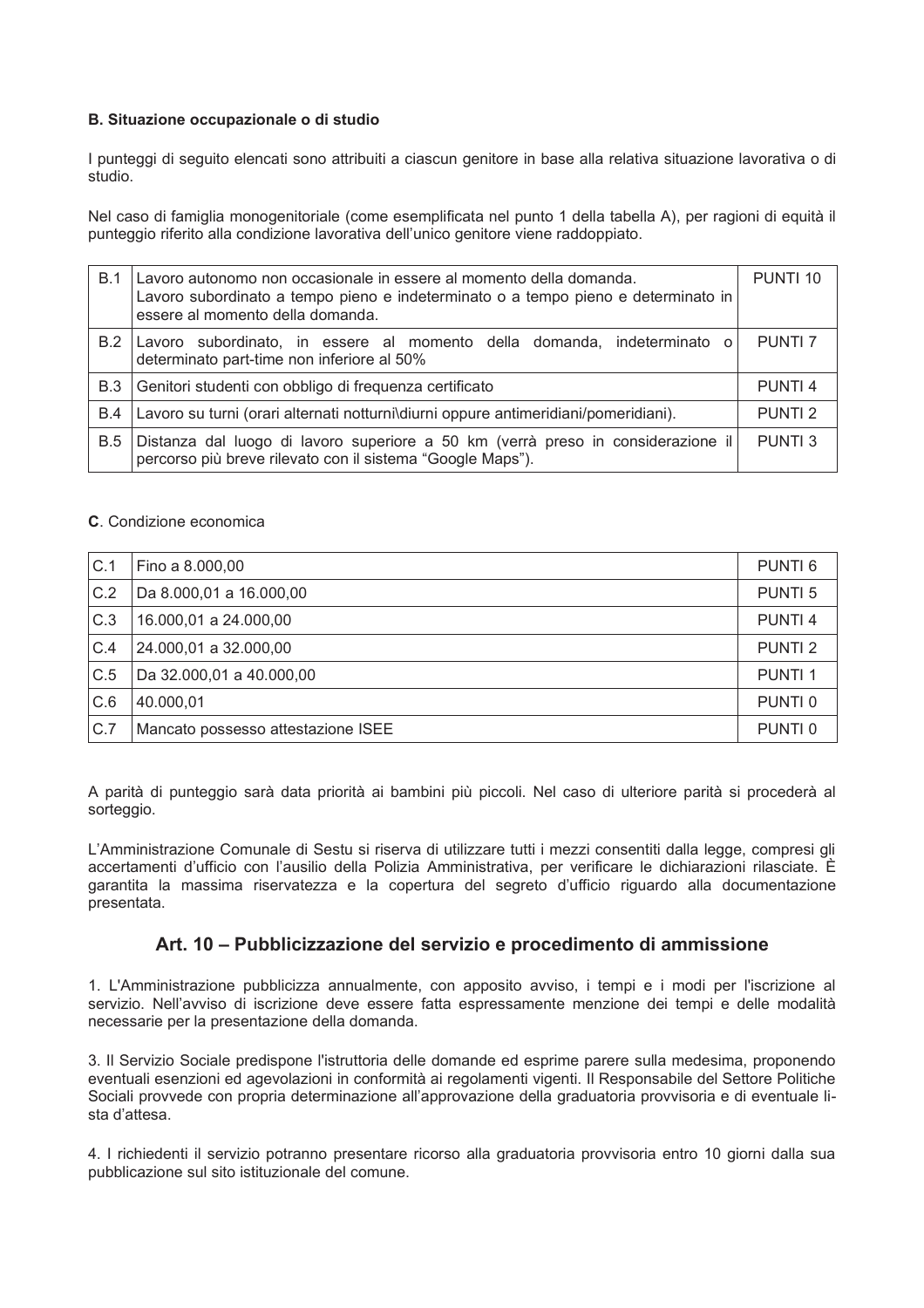5. Il Responsabile del Settore provvede all'esame degli eventuali ricorsi e, con proprio atto motivato, all'approvazione della graduatoria definitiva entro trenta giorni.

6. Per l'ammissione a posti resisi vacanti in corso d'anno, gli interessati in lista d'attesa vengono contattati direttamente dal Servizio Sociale e la dichiarazione formale di accettazione del servizio dovrà avvenire entro i termini stabiliti dal servizio, pena la perdita del diritto al posto.

7. In qualunque momento, in caso di esaurimento della graduatoria l'Amministrazione può provvedere all'apertura di un nuovo bando, prevedendo la possibilità di accesso anche ai soggetti di cui all'art. 7 comma 3 del presente regolamento.

### Art. 11 - Frequenza del servizio

1. L'obiettivo di un uso efficace, consapevole e regolare del Nido d'infanzia viene perseguito attraverso un investimento informativo nei confronti delle famiglie, comprensivo di contatti diretti con le stesse, prima dell'inizio della frequenza. Tali iniziative e situazioni di incontro sono orientate, in particolare, a promuovere la conoscenza reciproca e la condivisione delle regole del Servizio da parte delle stesse famiglie, nonché a dare alle famiglie la possibilità di:

- incontrarsi e confrontarsi sulle rispettive esperienze di cura ed educazione dei propri piccoli;
- partecipare alle attività;
- esprimere le proprie opinioni e proposte mirate ad una crescita qualitativa del Servizio.

2. Il progetto organizzativo del Nido d'infanzia e la possibilità di realizzare pienamente le opportunità educative in esso presenti si fonda, in particolare, sul presupposto della regolare frequenza da parte dei bambini.

3. Le famiglie sono chiamate alla realizzazione di questa condizione, per consentire il massimo beneficio ai bambini e a loro medesimi, nonché per consentire un funzionamento stabile del Nido.

4. L'inserimento dei bambini avviene con la presenza del genitore o di altra persona importante per il bambino, secondo tempi e modi definiti dalla Direzione del servizio, indicati dall'Educatore di riferimento e concordati con la famiglia.

5. La comunicazione di inserimento del bambino nel Nido d'infanzia comporta un impegno dell'Amministrazione all'erogazione del Servizio stesso per l'intero periodo del suo calendario annuale di funzionamento. In modo corrispondente, la famiglia si impegna a garantire la regolare frequenza e il pagamento della retta mensile, anche in caso di brevi assenze motivate, e di rinuncia al servizio relativa ai mesi di giugno e luglio, per i guali è comungue previsto il pagamento della retta secondo guanto disposto dal successivo art. 12 del presente regolamento.

6. Ad assenze prolungate e/o ingiustificate che si protraggano per un mese consecutivo senza preavviso scritto, consegue, dopo solleciti diretti, la perdita del diritto di frequenza mediante apposito provvedimento a cura del Responsabile del Settore Politiche Sociali.

7. Le assenze dovranno essere tempestivamente comunicate al servizio e per assenze superiori ai 5 giorni la riammissione al nido è condizionata alla presentazione di un certificato medico, salvo i casi di assenza per motivi familiari (per es. viaggi, vacanze), che dovranno essere comunicati con autocertificazione da presentare al servizio anticipatamente.

# Art. 12 - Rette di frequenza

1. Il Responsabile del Settore Politiche Sociali determina, in base alla normativa vigente e alle percentuali di partecipazione al costo del servizio deliberate dalla Giunta Municipale, l'importo del contributo a carico delle famiglie. Il Servizio Sociale, in base al regolamento vigente in materia di compartecipazione al costo dei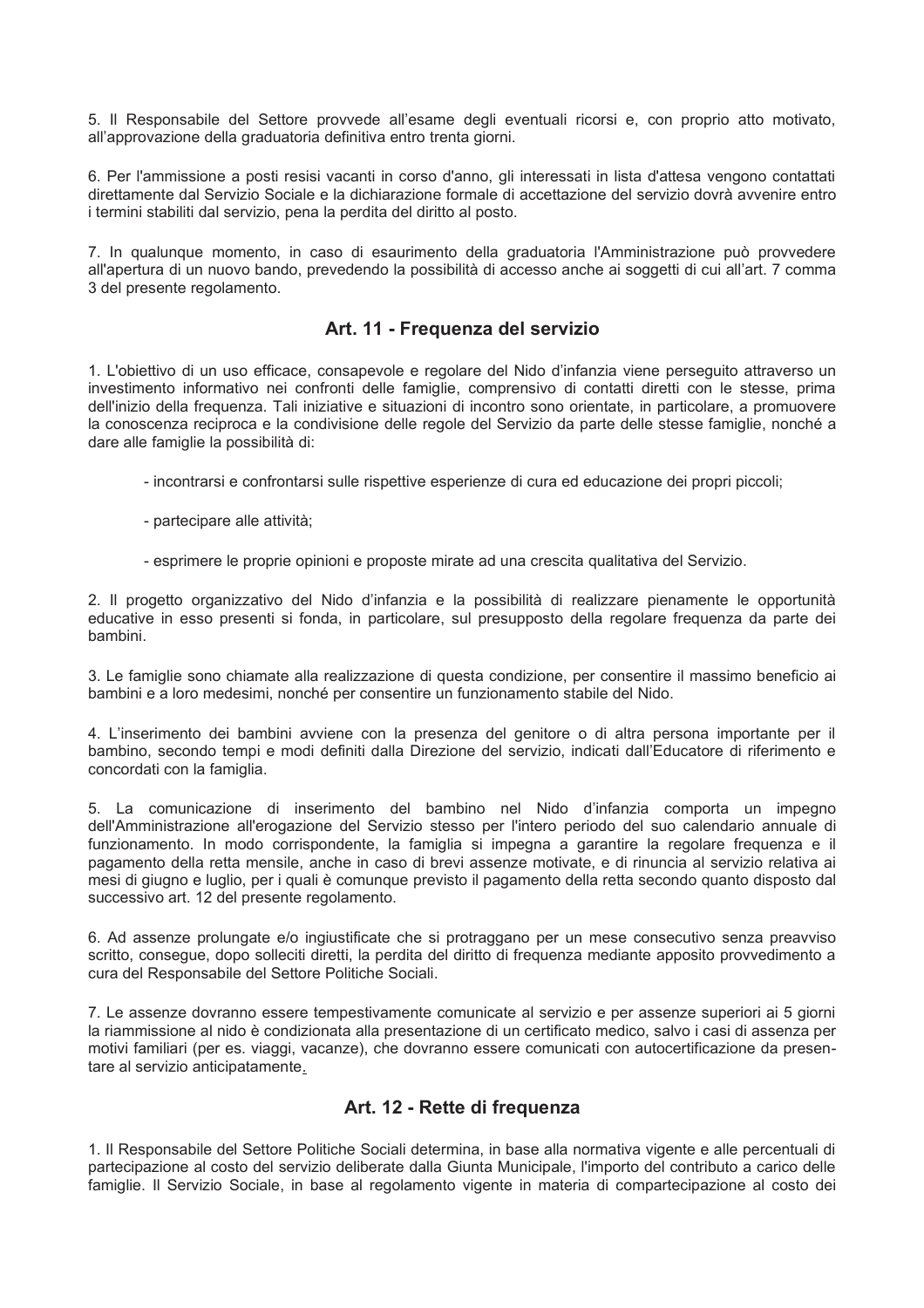servizi a domanda individuale, valuta e propone l'eventuale esenzione e/o riduzione del pagamento del contributo delle famiglie in situazione di particolare disagio economico.

2. È prevista la riduzione della retta mensile pari alla riduzione dell'importo dovuto alla ditta esecutrice del servizio esclusivamente per i casi di assenza giustificata di un intero mese calendariale.

3. È prevista una riduzione proporzionale della retta per il primo mese di inserimento a partire dalla data comunicata dal servizio.

4. Il versamento delle rette di frequenza dovrà essere effettuato anticipatamente entro il giorno 10 di ciascun mese, sul conto corrente postale intestato al Comune di Sestu e/o bonifico bancario e/o postale. Il Comune provvederà all'emissione di regolare fattura elettronica successivamente all'incasso.

5. Alla condizione di morosità prolungata nel tempo, relativa al pagamento della quota pari ad un trimestre, consegue, dopo un sollecito scritto, la perdita del diritto di frequenza, salvo il recupero coatto del credito.

6. Nell'ipotesi disciplinata dal comma 3 dell'articolo 7 del presente regolamento non si prevede contribuzione comunale

### Art. 13 - Calendario annuale

1. Il Nido d'Infanzia funziona dal 1° Settembre fino al 31 Luglio di ogni anno scolastico. È prevista la chiusura per tutto il mese di agosto.

2. Il servizio sarà chiuso al funzionamento, di norma nelle festività nazionali indicate nel calendario, nel giorno del Santo Patrono (23 aprile), e nei giorni del 24 e 31 Dicembre.

### Art. 14 - Orari del servizio

1. Il Nido d'infanzia funziona dal lunedì al sabato (compreso). Gli orari di ingresso e di uscita, suscettibili tuttavia di modifiche in base alle esigenze organizzative del servizio, sono i seguenti:

a - Dal lunedì al Venerdì: entrata dalle ore 07.30 alle ore 09.30 – uscita dalle ore 15.00 alle ore 15.30.

b - Il sabato: entrata dalle ore 07.30 alle ore 09.30 - uscita dalle ore 13.00 alle ore 13.30.

c - Dal lunedì al venerdì è prevista la possibilità di uscita anticipata dalle ore 13.00 alle 13.30, previo accordo con gli operatori del Servizio. L'uscita anticipata non comporta riduzioni della retta mensile.

2. Non saranno ammessi i bambini giunti dopo le ore 09.30 se non con valida e motivata giustificazione; in questo caso il ritardo deve comunque essere comunicato prima delle ore 09.30.

# Art. 15 - Assemblea dei genitori

1. L'Assemblea dei genitori è l'organismo che rappresenta in modo diretto e completo i genitori dei bambini iscritti al Servizio.

2. L'Assemblea dei genitori può essere convocata dal Responsabile del Servizio Sociale per discutere aspetti generali inerenti al funzionamento del Nido e le diverse attività e iniziative in corso di programmazione. In questo ambito, l'Assemblea dei genitori contribuisce, attraverso una funzione di impulso e proposta, alla elaborazione del programma delle attività e delle iniziative relative al funzionamento del Servizio.

### Art. 16 - Informazioni sul servizio e trasparenza